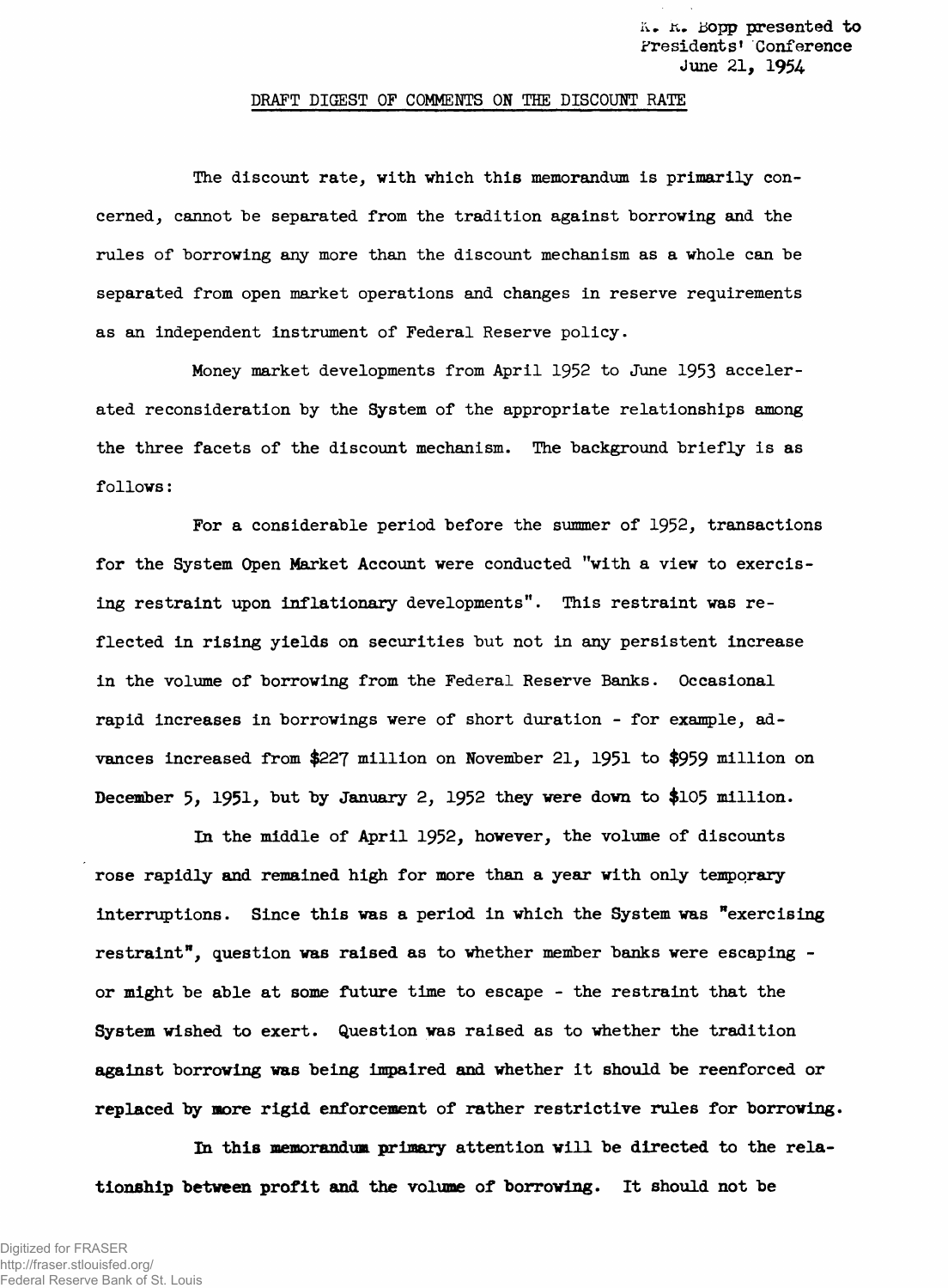**inferred, however, that profitability of borrowing is the only factor involved. For example, if the System were now to reduce the discount rate to a level below the yield on short Treasury bills and were to make discounts freely available at that low rate, it would not follow that member banks would Immediately borrow huge amounts or that the System could replace a large fraction of its Government security portfolio with loans and discounts. Furthermore, an attempt by the System to liquidate a large amount of Government securities, even though discounts were readily available at the low rate indicated, would result in severe pressure on the money market.**

**The "tone" of the money market is greatly influenced by the attempt of banks to adjust their asset structures to desired relationships. Banks generally do not like to borrow money (except, of course, in the form of deposits). Some never borrow and others borrow only temporarily to meet reserve deficiencies (that cannot be met by borrowing Federal funds) until they can readjust their position in other ways. The market tightens as more banks try in larger amounts to adjust their positions in these other ways.**

**Such considerations lead to the question: What conditions in the money market influence the volume of borrowing? Three charts have been appended to show the relationships between certain relevant factors in the period 1952-1954 and during the 1920's.**

**The close positive relationship between the historical level of rates and the volume of borrowing - which has frequently been pointed out** for the 1920's - is apparent also in the more recent period. Banks borrow more when rates are high than when rates are low. This relationship has **some times been interpreted to mean that banks do not borrow for profit.**

- 2 -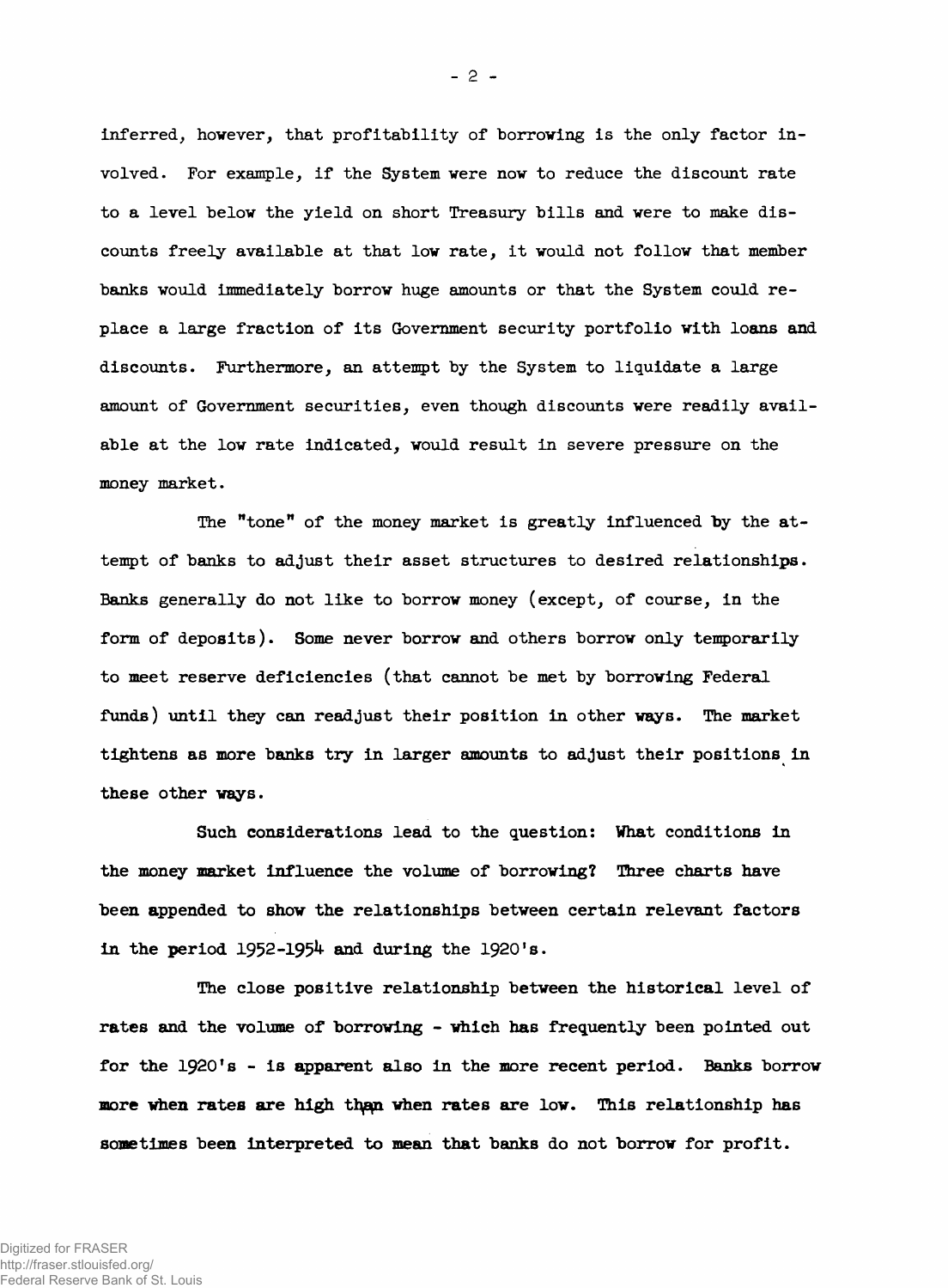**The historical level of rates, however, does not measure the profitability of borrowing. Profitability is determined by comparison between market rates and the discount rate at a given time. There will always be differences of opinion as to which market rate or rates should be compared with the discount rate to determine profitability. In the attached charts the rate in the largest short term market has been used. In the 1920's this was the call loan rate. In the recent period it has been the Treasury bill rate.**

**The relationships between profitability as thus measured and the volume of borrowing is sufficiently close to warrant the conclusion that banks do borrow more when market rates are above, than when they are below the discount rate. This does not mean that member banks do not have a strong feeling against large and continuous borrowing from their Reserve Banks. Rather the interpretation would seem to have the following complexion. When a bank finds itself deficient in reserves, its immediate action is to restore its position in the "best" way possible. Each bank has its own ideas as to the best way but one aspect is cost. When borrowing from the Reserve Bank is the cheapest source of funds, some banks will resort to it temporarily. But typically, because of the tradition against borrowing, they will begin to readjust their position to repay. In doing so, however, they may shove other banks into borrowing. To illustrate: If Bank A, after being indebted to the Reserve Bank for several days, calls loans or sells securities to repay the Reserve Bank, it may receive funds through the clearings from, say, Bank B. Bank B in turn becomes** deficient, and discounts to restore its reserves. As it attempts to ad**just its position to repay the loan to the Reserve Bank, it may force** Bank C into the Reserve Bank. Thus, although no single bank would have **violated the tradition against continuous borrowing, the total volume of**

**- 3 -**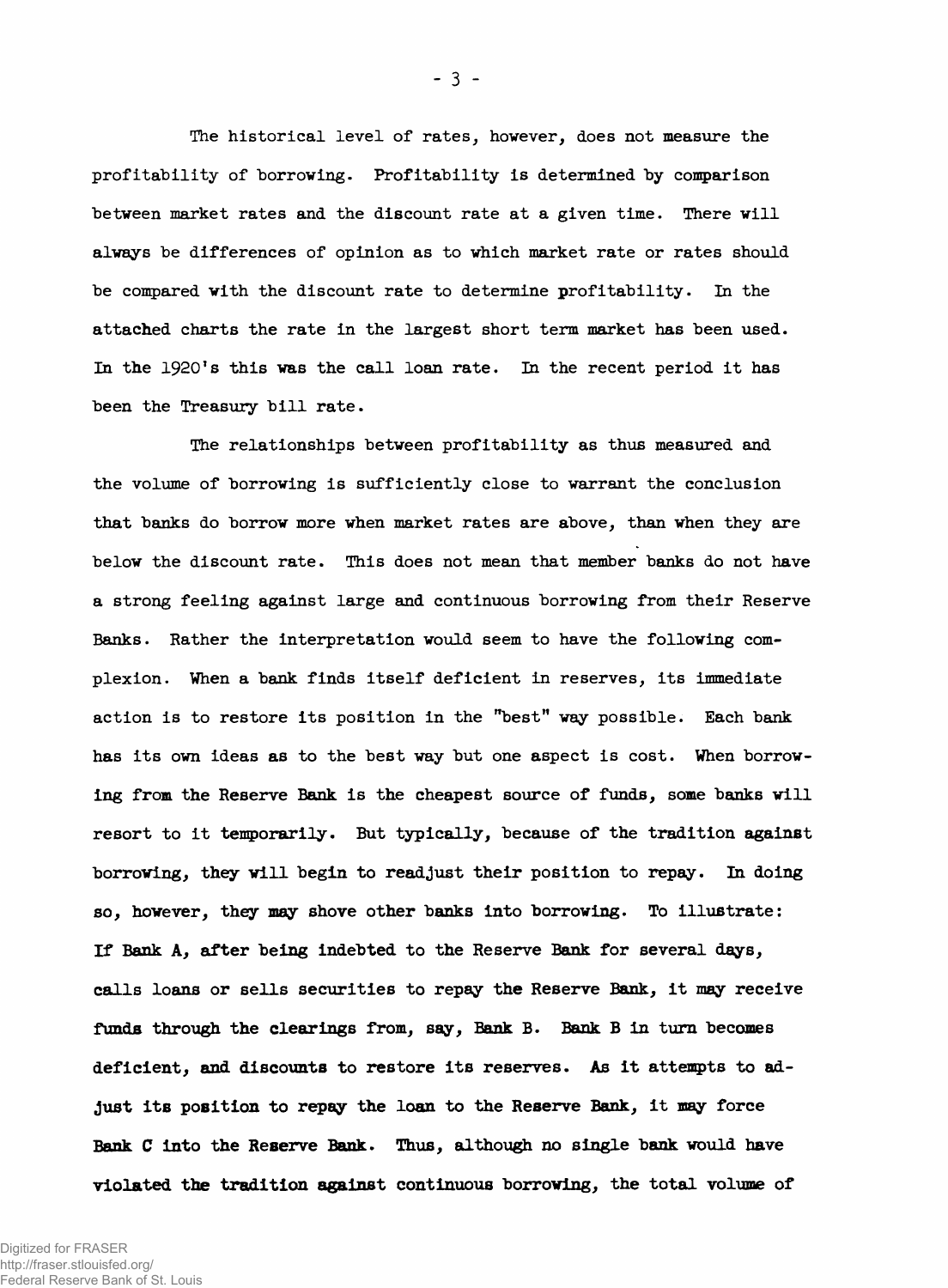**discounting may remain at a significant level. From the point of view of total borrowing of all banks, frequency as well as length and amount of borrowing by individual member banks becomes important.**

**At times the volume of borrowing is large even though bank rate is above the market rate. But borrowings do not, typically, remain large very long under these circumstances. Part of the explanation may be that a few banks experience reserve deficiencies when they do not have adequate money market securities to liquidate - hence they borrow. As they readjust their positions to repay, they shift the pressure to other banks which do have an adequate supply of money market securities which can be liquidated at the lower market rate to absorb the pressure without borrowing.**

**Although the volume of borrowing is closely related to profitability, it is significant that market rates rise above - at times significantly above - the discount rate. The surprising thing, perhaps, is not that the volume of discounting remained large - in comparison with earlier periods - from April 1952 to June 1953** *>* **hut that it did not reach much higher levels. To be sure moral pressure was exerted at times; but the question remains. The reason may be that when the volume of dis**counting approaches, say  $$1 \frac{3}{4}$  to  $$2$  billion, borrowing for individual **banks ceases to be intermittent. Many borrowing banks are trying to shift the pressure to others, but these other banks are already borrowing, so that some liquidate marketable securities even at rates above the discount rate to repay their borrowings.**

**Most banks borrow as a convenience to restore reserve deficiencies rather than to expand their earnings by scalping a rate differential. It is unlikely that the volume of discounting would become large relative**

- *k -*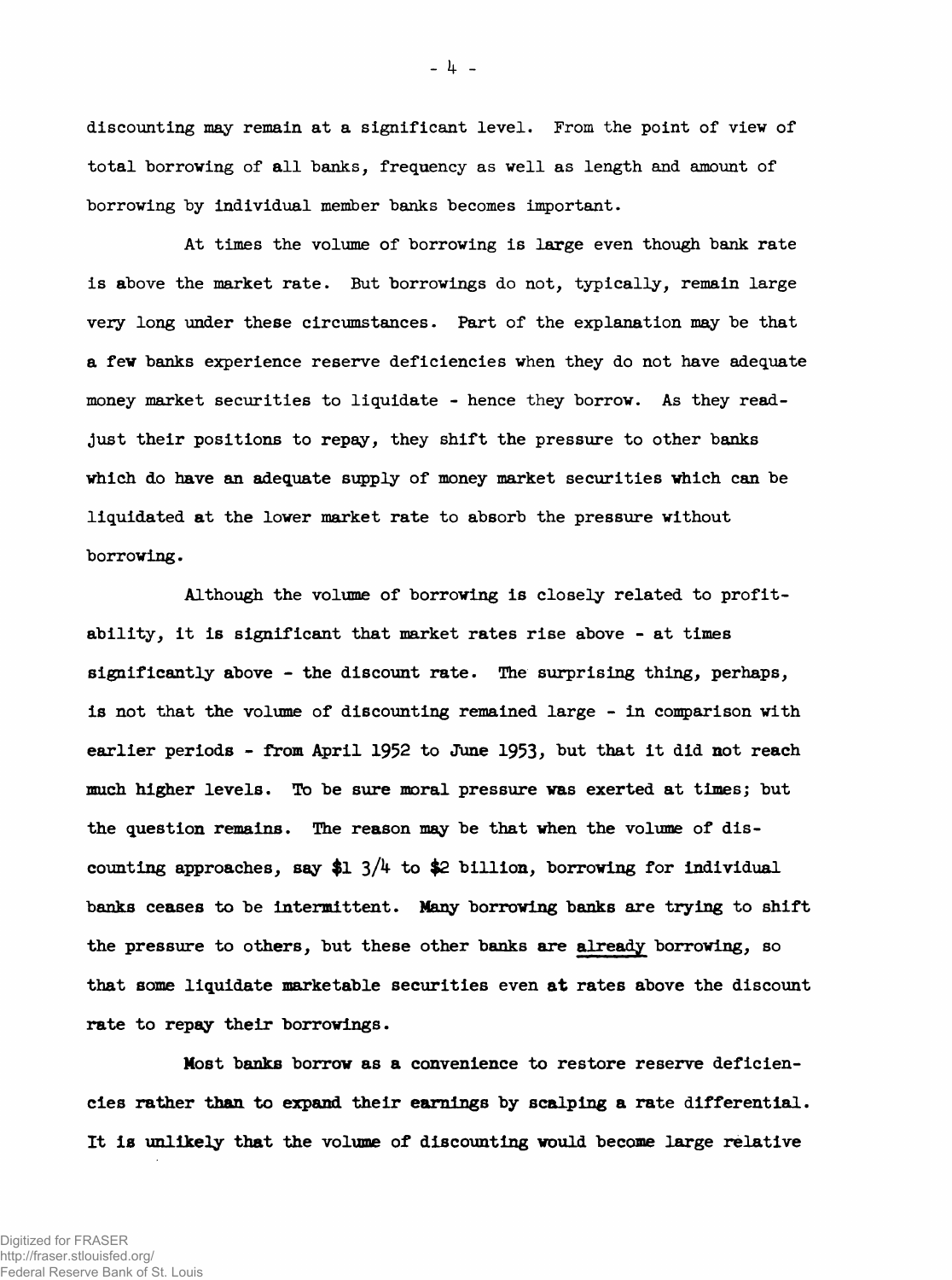**to the System's portfolio of Government securities even though the discount rate were kept relatively low in the short term structure of market rates.** Within that limit of perhaps several billion dollars, however, the general **level of borrowing is closely related to the spreads between the discount rate and market rates. This is the experience of the 1920's; it was con**firmed in 1952-1953. Borrowing increases when the discount rate is rela**tively low and decreases when it is relatively high in the structure of rates.**

**It would appear, therefore, that the rate is an effective means of regulating total volume of borrowing.**



Digitized for FRASER http://fraser.stlouisfed.org/ Federal Reserve Bank of St. Louis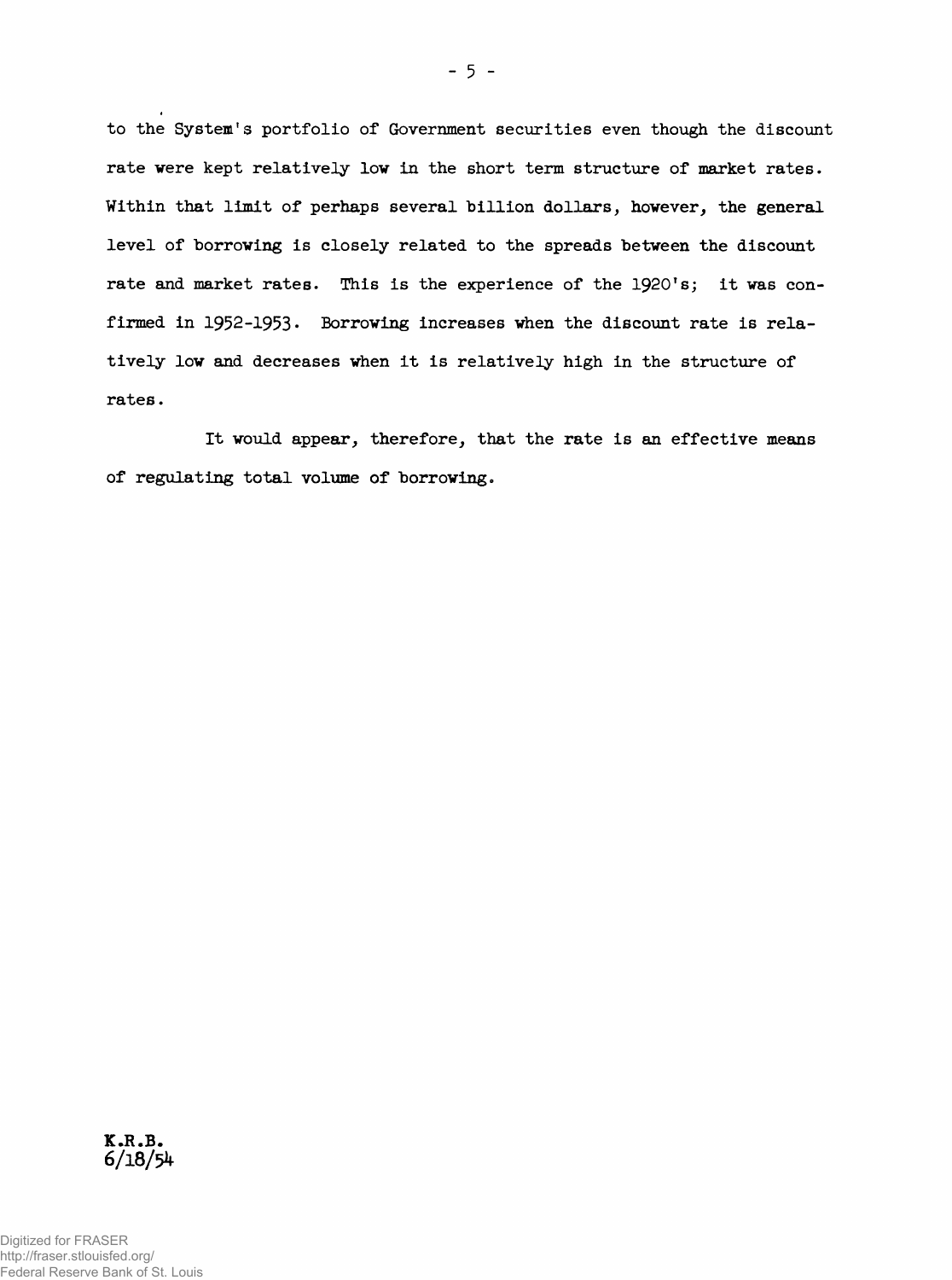**DISCOUNTING AND . JFITABILITY: 1952-1954**



 $\pmb{\cdot}$ 

Federal Reserve Bank of St. Louis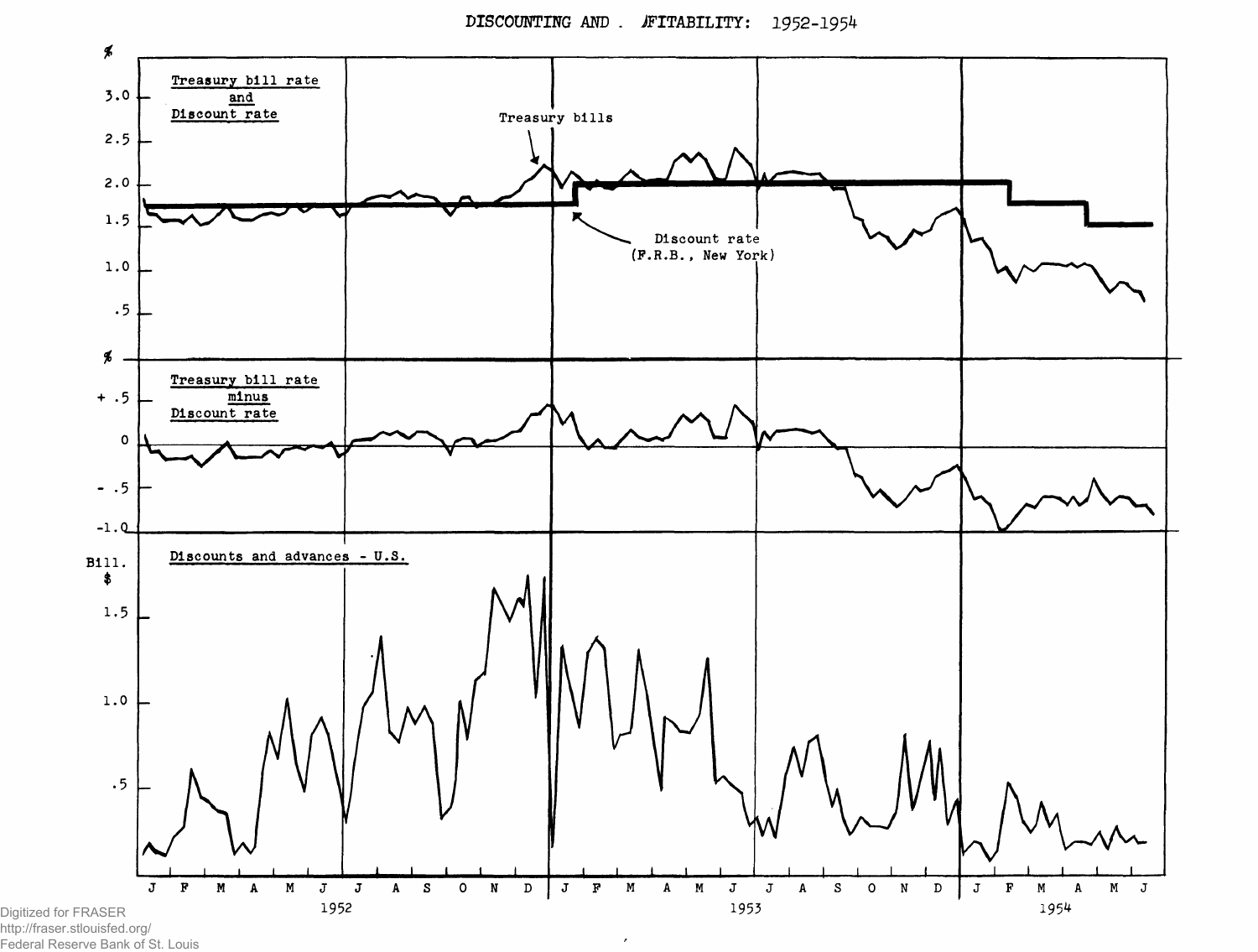## **DISCOUNTING AND PROFITABILITY: 1920's**



Digitized for FRASER http://fraser.stlouisfed.org/ Federal Reserve Bank of St. Louis